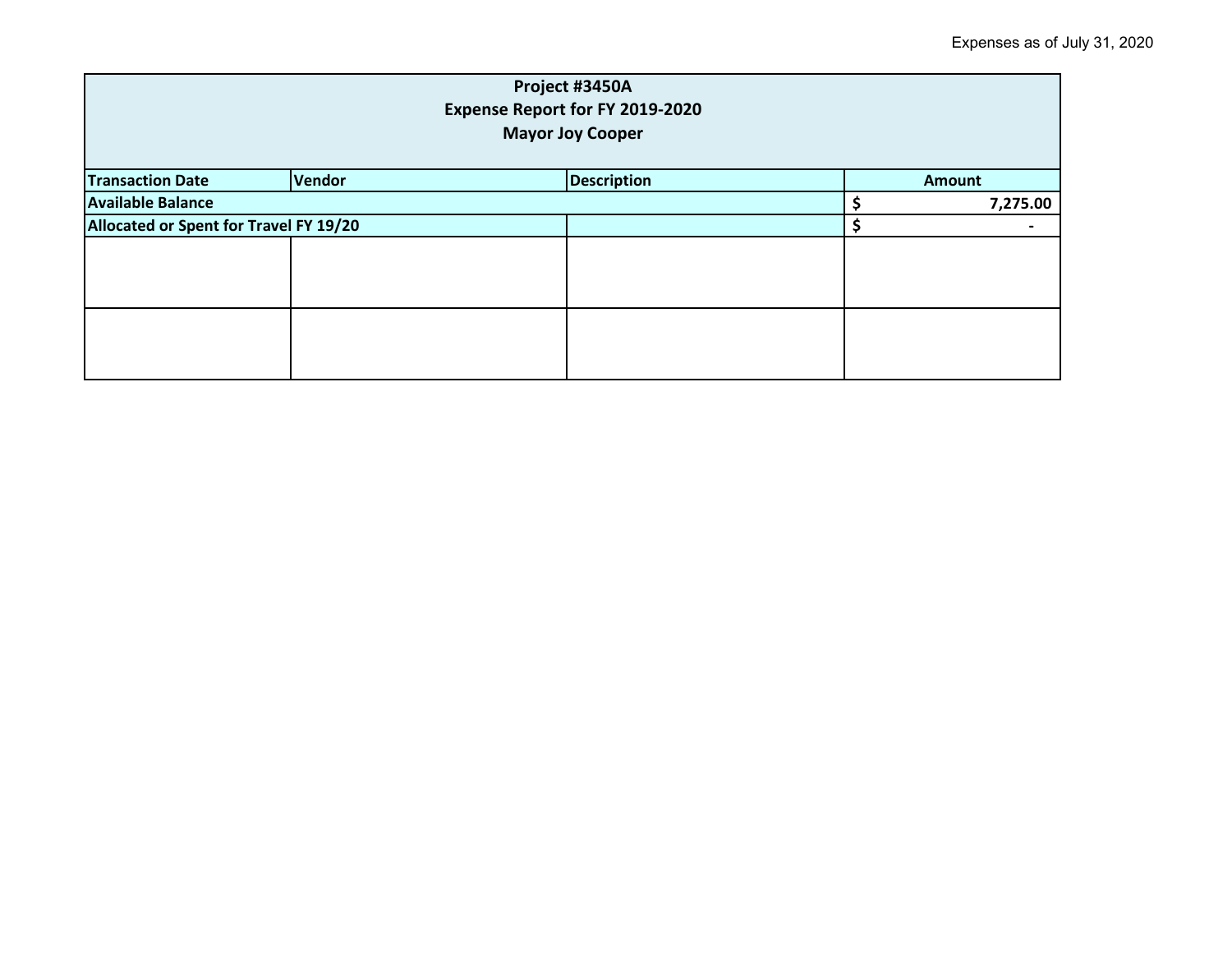| Project #3450L<br><b>Expense Report for FY 2019-2020</b><br>Vice Mayor Sabrina Javellana |                                                                                        |                                                                  |                    |          |  |
|------------------------------------------------------------------------------------------|----------------------------------------------------------------------------------------|------------------------------------------------------------------|--------------------|----------|--|
|                                                                                          |                                                                                        |                                                                  |                    |          |  |
| <b>Available Balance</b>                                                                 |                                                                                        |                                                                  | \$                 | 6,226.98 |  |
| Allocated or Spent for Travel FY 19/20                                                   |                                                                                        |                                                                  | $\mathsf{\hat{S}}$ | 2,773.02 |  |
|                                                                                          | January 2020 Institute for Elected<br>Municipal Officials,                             |                                                                  |                    |          |  |
| 10/21/2019                                                                               | January 10 - 12, 2019                                                                  | <b>Registration &amp; Flight</b>                                 | \$                 | 481.60   |  |
| 11/25/2019                                                                               | Broward Days- Tallahassee, FL<br>January 20 - 22, 2019                                 | <b>Registration &amp; Flight</b>                                 | \$                 | 612.94   |  |
| 11/27/2019                                                                               | Silver Airways - Lobbying Days,<br>Flight to Tallahassee, FL February<br>11-12th, 2019 | Flight to Tallahassee                                            | \$                 | 298.00   |  |
|                                                                                          |                                                                                        |                                                                  |                    |          |  |
| 12/30/2019                                                                               | FLC 2020 Legisltive Action Days-<br>2/11/2020-2/12/2020                                | Expenses                                                         | \$                 | 50.00    |  |
| 2/3/2020                                                                                 | January 2020 Institute for Elected<br>Municipal Officials,<br>January 10 - 12, 2019    | Expenses - Registration, Flight, Hotel &<br>Local transportation | \$                 | 1,104.00 |  |
| 2/4/2020                                                                                 | Florida League of Cities -<br>4/24/2020 - 4/25/2020                                    | Registration - IEMO Conference Advanced<br>2020                  | \$                 | 265.00   |  |
| 2/27/2020                                                                                | Florida League of Cities -<br>2/11/2020 - 2/12/2020                                    | Registration - FLC 2020 Legislative Action<br>Days               | \$                 | 382.86   |  |
|                                                                                          | Florida League of Cities<br>Conference-4/24/2020 -                                     |                                                                  |                    |          |  |
| 3/26/2020                                                                                | 4/25/2020                                                                              | Credit - Advance Hotel Deposit                                   | \$                 | (156.38) |  |
| 3/30/2020                                                                                | Florida League of Cities -<br>4/24/2020 - 4/25/2020                                    | Credit Registration - IEMO Advanced 2020                         | $\zeta$            | (265.00) |  |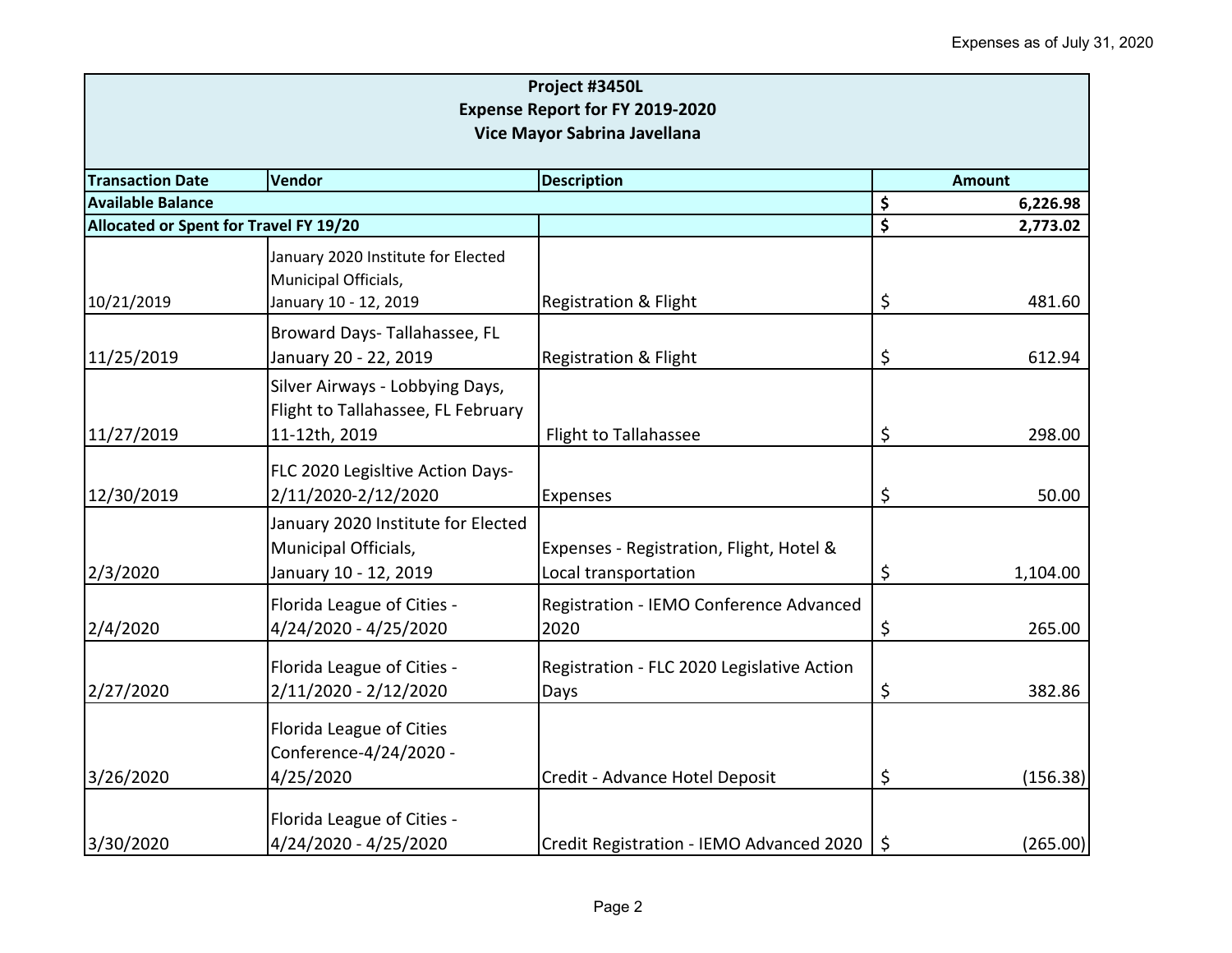| Project #3450E<br><b>Expense Report for FY 2019-2020</b><br><b>Commissioner Michele Lazarow</b> |                                                                                |                    |    |               |
|-------------------------------------------------------------------------------------------------|--------------------------------------------------------------------------------|--------------------|----|---------------|
| <b>Transaction Date</b>                                                                         | Vendor                                                                         | <b>Description</b> |    | <b>Amount</b> |
| <b>Available Balance</b>                                                                        |                                                                                |                    |    | 7,393.37      |
| Allocated or Spent for Travel FY 19/20                                                          |                                                                                |                    |    | 1,606.63      |
|                                                                                                 |                                                                                |                    |    |               |
| 5/28/2020                                                                                       | Trip to Tallahassee, Fl - For<br>Lobbying Activities -<br>February 2-3, 2020   | <b>Expenses</b>    | \$ | 757.47        |
| 5/28/2020                                                                                       | Trip to Tallahassee, Fl - For<br>Lobbying Activities -<br>February 16-18, 2020 | <b>Expenses</b>    |    | \$849.16      |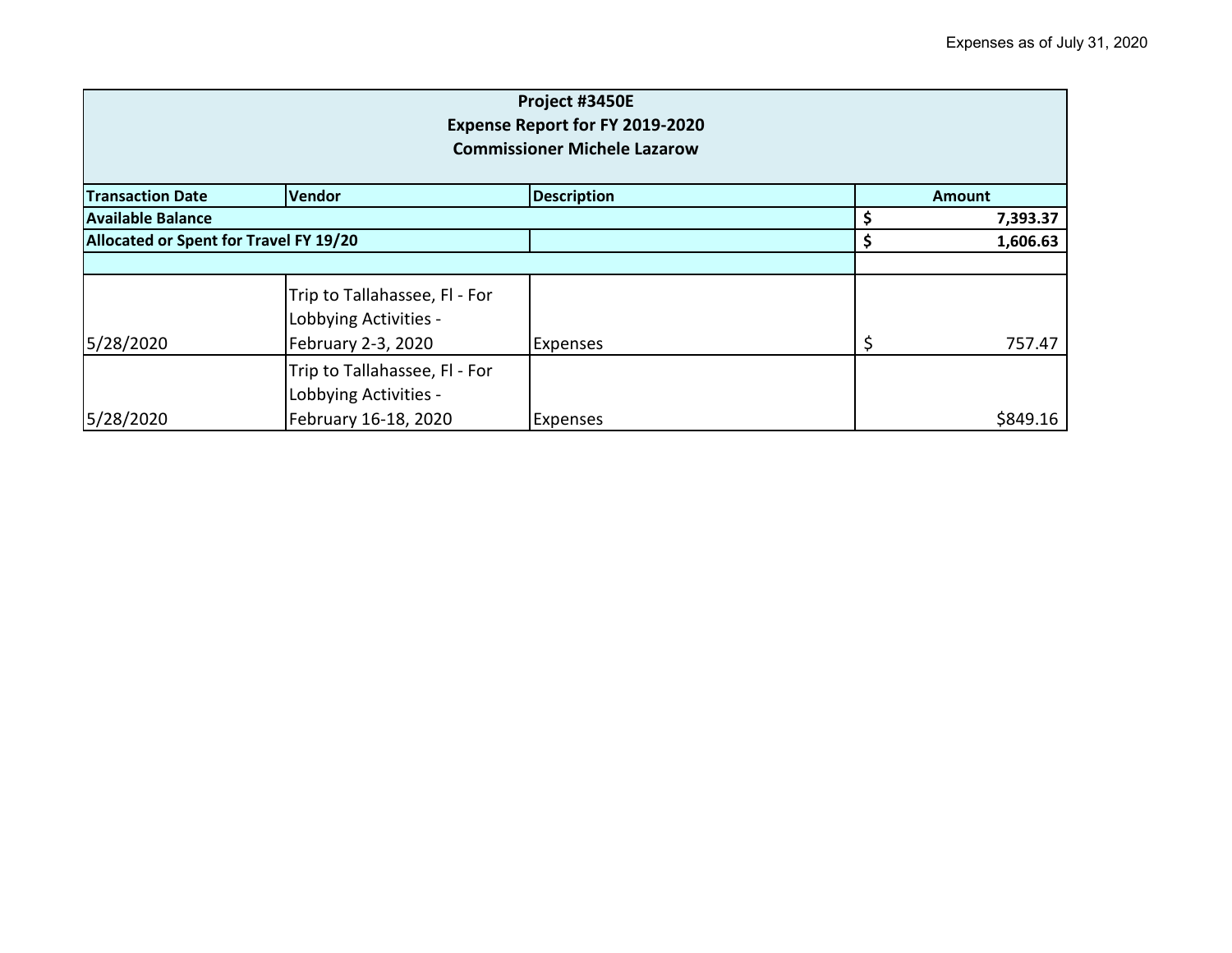| Project #3450H<br><b>Expense Report for FY 2019-2020</b><br><b>Commissioner Annabelle Lima-Taub</b> |                                                  |                                                                              |          |               |  |
|-----------------------------------------------------------------------------------------------------|--------------------------------------------------|------------------------------------------------------------------------------|----------|---------------|--|
| <b>Transaction Date</b>                                                                             | <b>Vendor</b>                                    | <b>Description</b>                                                           |          | <b>Amount</b> |  |
| <b>Available Balance</b>                                                                            |                                                  |                                                                              | \$       | 4,987.71      |  |
| Allocated or Spent for Travel FY 19/20                                                              |                                                  | \$                                                                           | 4,012.29 |               |  |
| 11/12/2019                                                                                          | Florida Priorities Summit - November<br>19, 2019 | Summit                                                                       | \$       | 187.29        |  |
| 11/27/2019                                                                                          | IAC National Summit 2019 -<br>December 5-8, 2019 | Summit                                                                       | \$       | 255.00        |  |
| 12/3/2019                                                                                           | Publix                                           | Budget transfer for (Holiday -<br>Gourmet Cookies for all City<br>Employees) | \$       | 70.00         |  |
| 3/1/2020                                                                                            | Paws 2 Care Coalition Inc.                       | Donation                                                                     | \$       | 3,500.00      |  |